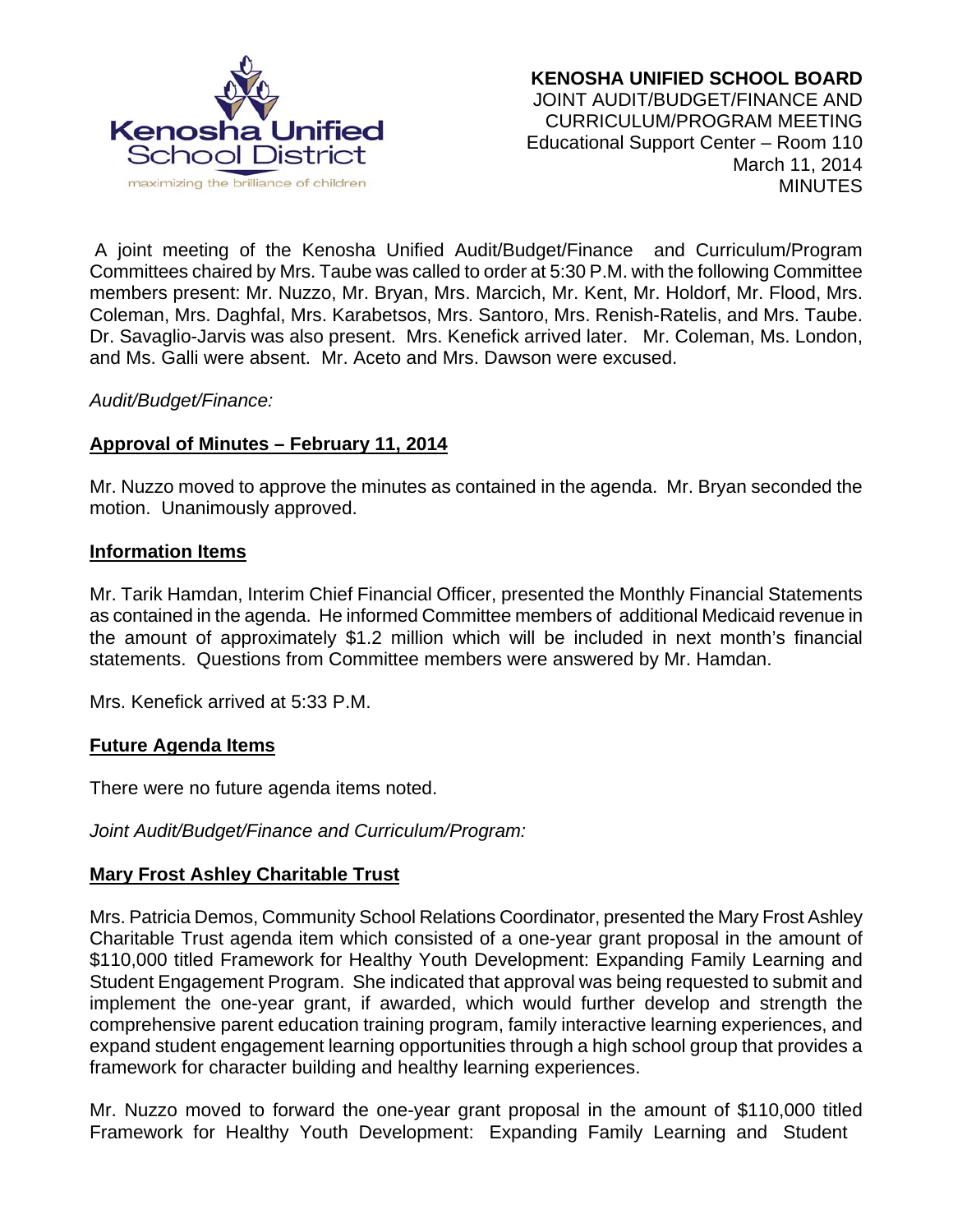Engagement Program submission to the Mary Frost Ashley Charitable Trust to the full Board for consideration. Mrs. Coleman seconded the motion. Unanimously approved.

## **Read to Lead Grant Request**

Ms. Belinda Grantham, Director of Pre-School, and Dr. Floyd Williams, Assistant Superintendent of Elementary School Leadership, presented the Read to Lead Grant Request. They indicated that approval was being requested to submit and implement, if awarded, the grant in the amount of \$50,000. The purpose of the grant is to support literacy development of KUSD Early Education students and their families at one school through the use of electronic readers coupled with literacy training from Early Education staff and for the parents in those classrooms.

Mr. Nuzzo moved to forward the Read to Lead Grant Request to the full Board for approval. Mrs. Coleman seconded the motion. Unanimously approved.

## **Head Start Federal Grant Request**

Ms. Grantham presented the Head Start Federal Grant Request. She indicated that approval was being requested to submit and implement, if awarded, the grant which is designed to fund the operating costs of the Head Start Program. She noted a reduction in the number of sites that will provide services, an increase in number of classrooms at some sites, the pilot of CLASS (Classroom Assessment Score System) in some classes, and a few staffing changes to the program for the 2014-2015 school year.

Mrs. Daghfal moved to forward the 2014-2015 Head Start Federal Grant Request to the full Board for approval. Mrs. Coleman seconded the motion. Motion carried. Mr. Flood dissenting.

Meeting adjourned at 6:04 P.M.

Stacy Schroeder Busby School Board Secretary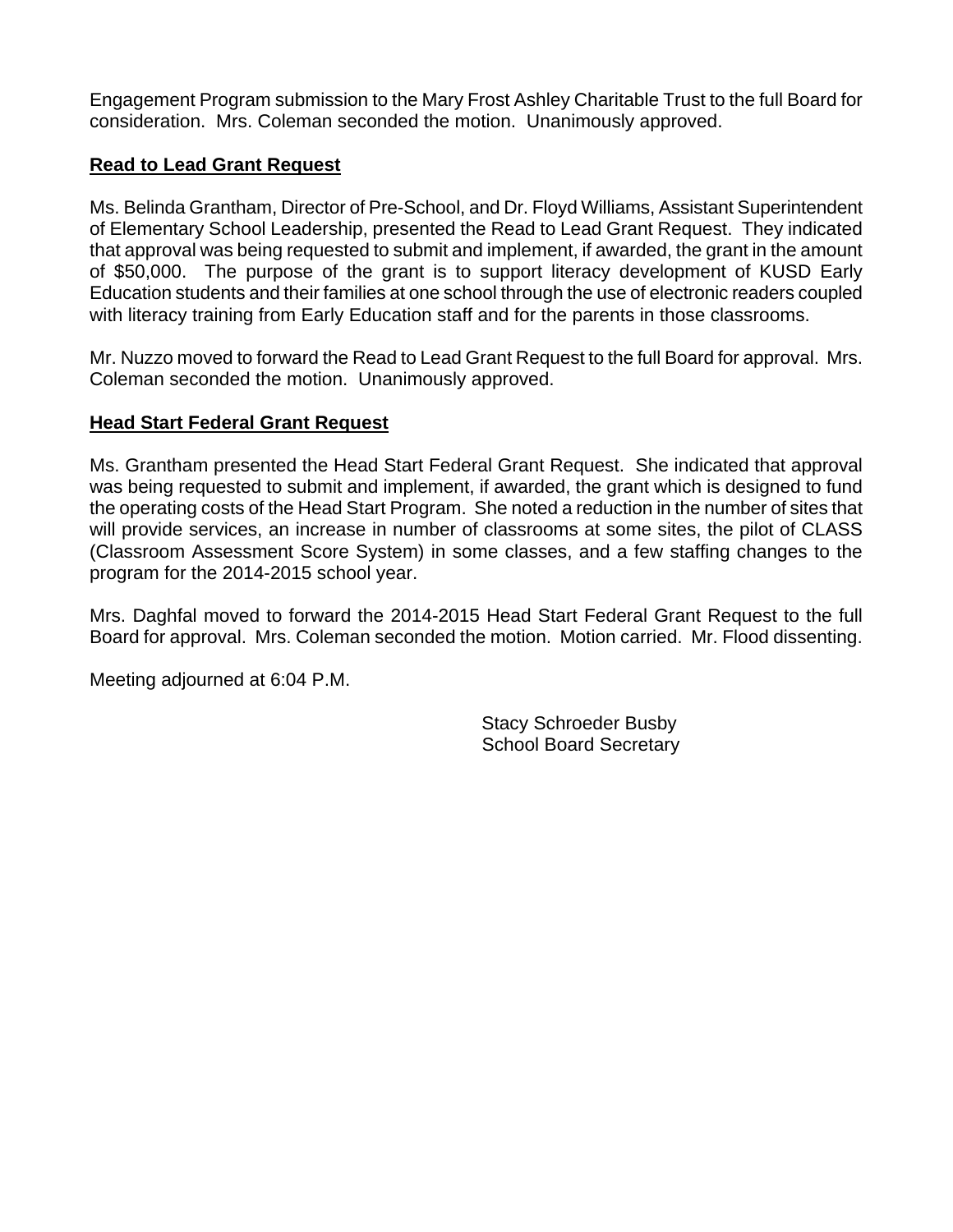

A meeting of the Kenosha Unified Curriculum/Program Committee chaired by Mr. Flood was called to order at 6:07 P.M. with the following Committee members present: Mrs. Taube, Mrs. Coleman, Mrs. Daghfal, Mrs. Karabetsos, Ms. Kenefick, Mrs. Santoro, Mrs. Renish-Ratelis, and Mr. Flood. Dr. Savaglio-Jarvis was also present. Dr. Mangi arrived later. Ms. Galli was absent.

## **Approval of Minutes – February 11, 2014, Joint Personnel/Policy & Curriculum/Program And Curriculum/Program**

Mrs. Coleman moved to approve the minutes as contained in the agenda. Mrs. Kenefick seconded the motion. Unanimously approved.

# **Equipment Use for Softball and Baseball**

Mr. Steven Knecht, Coordinator of Athletics/Physical Education, presented the Equipment Use for Softball and Baseball. He indicated that approximately five years ago, the WIAA added language to the bylaws stating that schools could issue protective equipment in the summer to their students with approval of their governing board for reasons of safety. At that time, the Board granted permission to hand out equipment in the summer. In April of 2013, the WIAA membership passed a new rule stating that schools not issue wearing apparel and protective equipment prior to the first allowable day of practice unless specifically allowed in season regulations for that sport. One exception is that, with approval of its governing body, schools may issue school uniforms or other wearing apparel and protective equipment for the use by athletes in training or competition in the summertime. In order to allow students who do not have their own protective gear to participate in open gym and in the interest of safety for student athletes, approval is being requested for the use of protective equipment for softball and baseball during the school year outside of the sport season. Additionally, it is being recommended that the Superintendent and the Coordinator of Athletics/Physical Education be granted authority to approve the use of school equipment in the future should WIAA sports rules change that are in the best interest for the safety of our students.

Mrs. Coleman moved to forward the Equipment Use for Softball and Baseball to the full Board for consideration of the use of protective equipment during the school year outside of the sport season and for granting of authority to the Superintendent and the Coordinator of Athletics/Physical Education to approve future use of school equipment should WIAA sports rules change that are in the best interest for the safety of our students. Mrs. Daghfal seconded the motion. Unanimously approved.

Dr. Mangi arrived at 6:14 P.M.

# **Ellevation Proposal**

Dr. Sue Savaglio-Jarvis, Assistant Superintendent of Teaching and Learning, presented the Ellevation Proposal. She indicated that during the 2012-2013 school year, there were English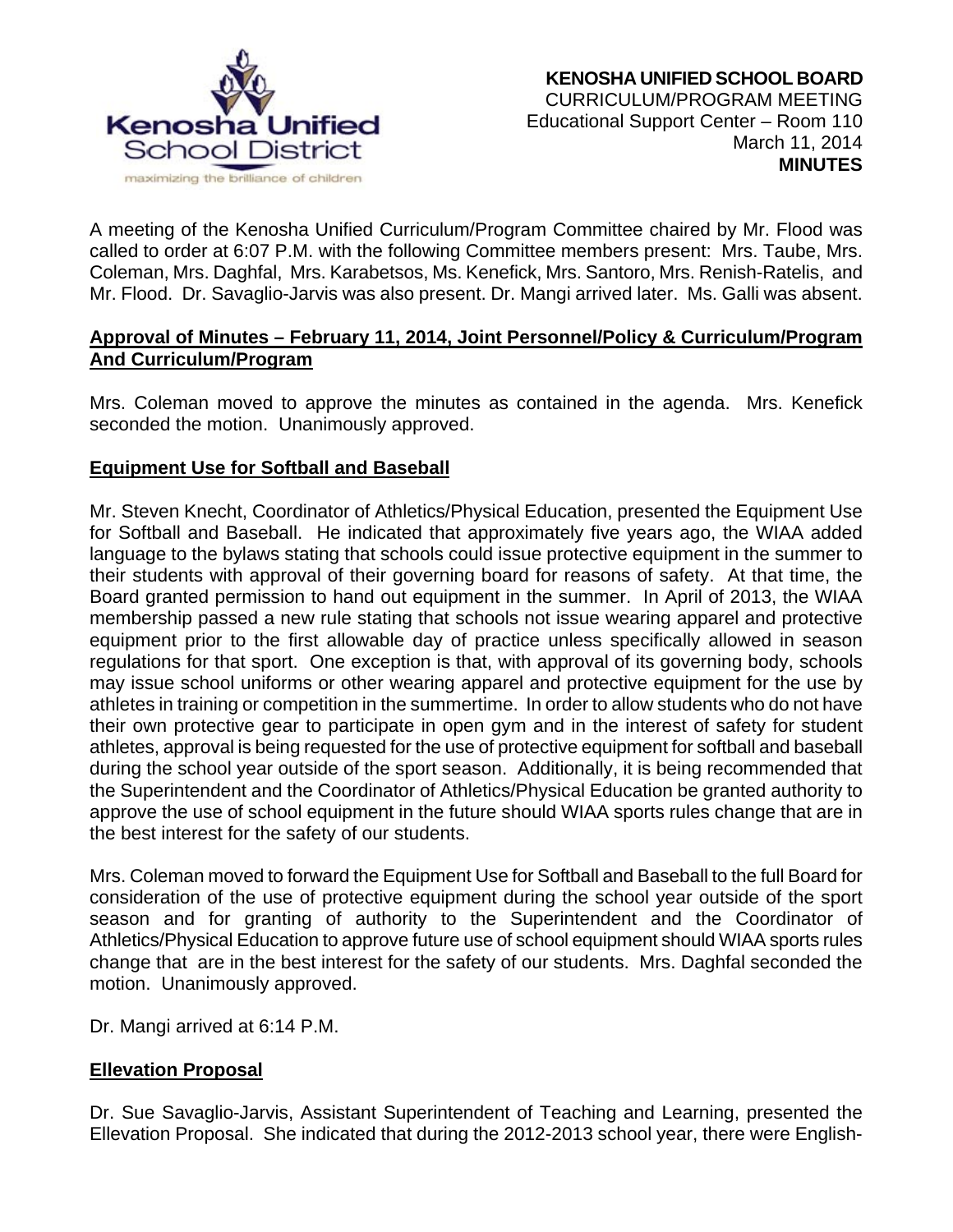as-a-second-language leadership committees formed to help solidify a program for English Language learners in the Kenosha Unified School District. The English-as-a-second-language leadership committees have expressed numerous concerns regarding the amount of time spent on paperwork versus time for teacher collaboration and student instructional time. The programming leadership branch of the English-as-a-Second-Language Leadership Committee investigated a variety of software programs to try to find which one would best fit the needs of the Office of World Languages and Language Acquisition Program. The committee members believe that Ellevation would support teachers with the best software to assign standard-aligned goals to their students and facilitate the teacher collaboration process regarding English Language learners. Questions from Committee members were answered by Dr. Savaglio- Jarvis and Mrs. Sarah Smith, Coordinator of World Languages and Language Acquisition Program.

Mrs. Daghfal moved to forward the Ellevation Proposal to the full Board for approval. Mrs. Karabetsos seconded the motion. Unanimously approved.

## **Middle School Honors**

Dr. Savaglio-Jarvis introduced the Middle School Honors Update and indicated that a brief history, the 2013-2014 first semester honors distinction and advanced math numbers, and key findings prepared by Hanover Research were being provided in response to the request from a Committee member. Dr. Savaglio-Jarvis; Dr. Bethany Ormseth, Interim Assistant Superintendent of Secondary School Leadership; Mr. David Tuttle, Coordinator of Talent Development; and Mrs. Susan Mirsky, Coordinator of Literacy; answered questions from Committee members.

Ms. Stevens requested a report regarding the Department of Public Instruction's changes pertaining to the Gifted and Talented Program.

Mrs. Kenefick moved that a recommendation be forwarded to the full Board for the exploration of the gifted and talented program and that expansion for grades 6, 7, and 8 be implemented as soon as possible. Mrs. Renish-Ratelis seconded the motion. Unanimously approved.

Mrs. Kenefick moved that a recommendation be forwarded to the full Board for an expansion, at a minimum, of the  $7<sup>th</sup>$  and  $8<sup>th</sup>$  grade honors English curriculum and expectations. Mrs. Daghfal seconded the motion. Unanimously approved

## **Information Items**

Mr. Kristopher Keckler, Executive Director of Information and Technology, and Ms. Renee Blise, Research Coordinator, gave a PowerPoint presentation for the Update Report on Current and Upcoming District/State Assessments which covered the following topics: DPI Agenda, Migration to Technology Enhanced and/or Adaptive Assessments, District Assessments, Available Accommodations, Logistics and Concerns, and Preparation. Questions from Committee members were asked and answered.

Mrs. Coleman departed the meeting at 7:05 P.M.

## **Future Agenda Items**

Dr. Savaglio-Jarvis indicated that she would have a Standards Based Grading Update and Curriculum Timeline for April, and she and Mr. Keckler indicated the Three Year Technology Plan would be ready for April or May.